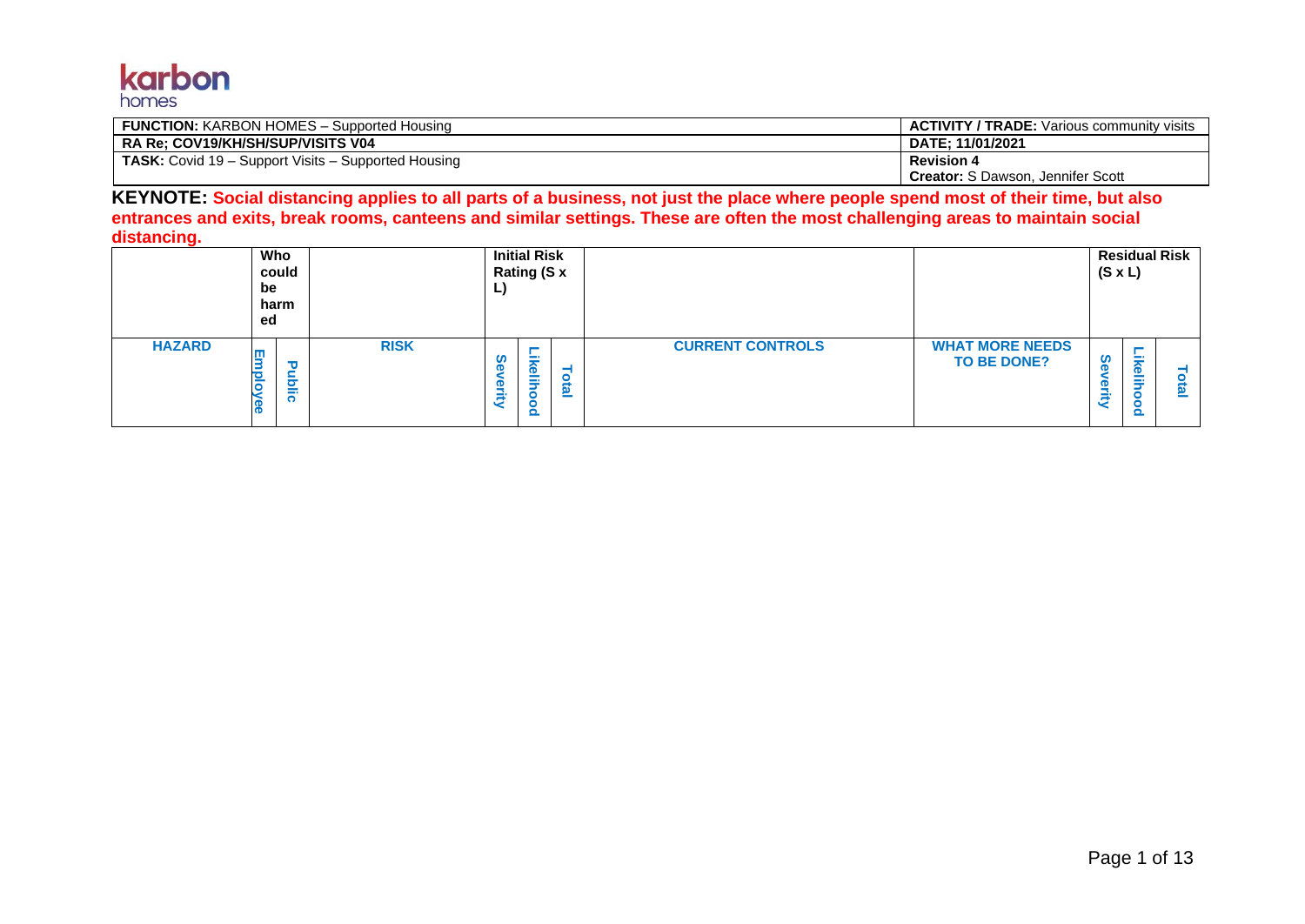

| <b>New Variant Covid-</b><br>19 (Dec 2020)<br>onwards) | Y | Y | The new variant is not<br>thought to be any<br>more threatening to<br>health but is known to be<br>more transmissible | 5 | 5 | 25 | Key controls, Hands - Face - Space -<br>Ventilate.<br>The latest gov.uk guidance allows for work in<br>other people's homes.<br>Work scheduling will ask tenants if they or<br>anyone else in the household have a diagnosis<br>or symptoms of the virus or have been instructed<br>to self-isolate by NHS test and trace. If the<br>answer is yes to any of these questions, then<br>the job should be deferred until it is safer to<br>attend.<br>Any Karbon employee showing symptoms of<br>COVID-19 shall not<br>attend work, should obtain an NHS test and follow<br><b>NHS</b> instructions<br>When attending an appointment and before<br>entering the property, the Karbon employee<br>shall repeat the Covid questions to confirm that<br>the previous answers are still valid.<br>Wash / Sanitise hands on arrival and<br>departure and each time you exit and enter the<br>home.<br>Wear a face covering when in doors and when<br>near others and request that anyone in the same<br>room also wears a face covering.<br>Social distancing must be always maintained,<br>request tenants isolate in another room or<br>outside whilst you work.<br>Maintaining good ventilation for<br>example open windows and doors to encourage<br>air flow / change. | Where vulnerable<br>or flagged tenants are an<br>additional risk it may be<br>beneficial to involve<br>Housing Officers in the<br>planning and<br>organisation of the<br>work.<br>Any sustained or<br>intentional breach of the<br>agreed social distancing<br>rules could result in the<br>job being abandoned /<br>suspended.<br>If work needs to<br>be stopped -immediately<br>notify the Operations<br>Manager and<br>record decisions. | 5 | $\overline{2}$ | 10 |
|--------------------------------------------------------|---|---|-----------------------------------------------------------------------------------------------------------------------|---|---|----|----------------------------------------------------------------------------------------------------------------------------------------------------------------------------------------------------------------------------------------------------------------------------------------------------------------------------------------------------------------------------------------------------------------------------------------------------------------------------------------------------------------------------------------------------------------------------------------------------------------------------------------------------------------------------------------------------------------------------------------------------------------------------------------------------------------------------------------------------------------------------------------------------------------------------------------------------------------------------------------------------------------------------------------------------------------------------------------------------------------------------------------------------------------------------------------------------------------------------------------------------------------------|---------------------------------------------------------------------------------------------------------------------------------------------------------------------------------------------------------------------------------------------------------------------------------------------------------------------------------------------------------------------------------------------------------------------------------------------|---|----------------|----|
|                                                        |   |   |                                                                                                                       |   |   |    | Leaving doors open also helps reduce the<br>number of surfaces touched.                                                                                                                                                                                                                                                                                                                                                                                                                                                                                                                                                                                                                                                                                                                                                                                                                                                                                                                                                                                                                                                                                                                                                                                              |                                                                                                                                                                                                                                                                                                                                                                                                                                             |   |                |    |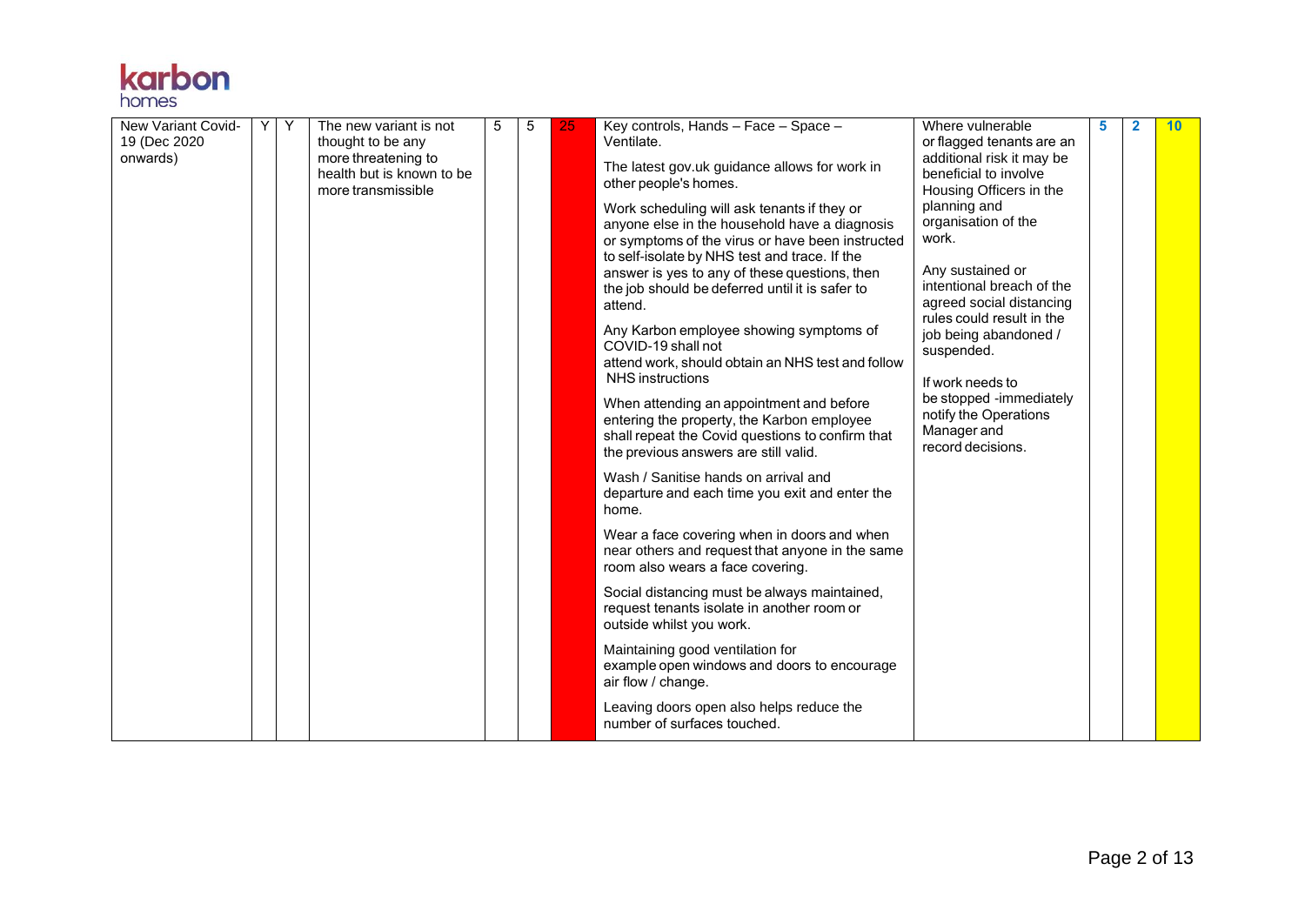

| Covid 19<br>Appointments in                               | Υ | Y | A highly contagious<br>biohazard, that has the                    | 5 | 3 | 15 | Any employee showing symptoms of COVID-19 do not<br>attend work and isolate for a minimum of 10 days.                                                                                                                                                                                                                                                                                                                                                  | 5 | 1 | 5 <sup>5</sup> |
|-----------------------------------------------------------|---|---|-------------------------------------------------------------------|---|---|----|--------------------------------------------------------------------------------------------------------------------------------------------------------------------------------------------------------------------------------------------------------------------------------------------------------------------------------------------------------------------------------------------------------------------------------------------------------|---|---|----------------|
| community /<br>outdoor spaces.                            |   |   | potential to cause severe<br>health conditions and<br>fatalities. |   |   |    | Follow government guidelines on any service users<br>which are Shielding                                                                                                                                                                                                                                                                                                                                                                               |   |   |                |
| Reduce<br><b>Transmission due to</b><br>face to face      |   |   | Catching the virus and<br>becoming ill                            |   |   |    | Social distancing must be followed at all times.                                                                                                                                                                                                                                                                                                                                                                                                       |   |   |                |
| meetings to<br>maintain social                            |   |   | Spreading the virus to<br>colleagues, family and or               |   |   |    | Staff member should travel to and from appointment<br>alone in your own car or on public transport.                                                                                                                                                                                                                                                                                                                                                    |   |   |                |
| distancing / signing<br>of documents of<br>support system |   |   | wider community                                                   |   |   |    | Hygiene requirements to be followed in advance of<br>visit and at end of visit. (Hand sanitiser to be provided<br>to all staff members to aid this).                                                                                                                                                                                                                                                                                                   |   |   |                |
|                                                           |   |   |                                                                   |   |   |    | Contact with all parties prior either by telephone prior<br>to appointment or at front door if no access to<br>telephone to ensure no one is isolating or experiencing<br>any symptoms.                                                                                                                                                                                                                                                                |   |   |                |
|                                                           |   |   |                                                                   |   |   |    | If so, no appointment will be carried out and support<br>session will be delivered over the<br>telephone/WhatsApp.                                                                                                                                                                                                                                                                                                                                     |   |   |                |
|                                                           |   |   |                                                                   |   |   |    | Customer to be advised to follow hygiene protocols<br>(washing/sanitising hands, using tissues for sneezing/<br>coughing).                                                                                                                                                                                                                                                                                                                             |   |   |                |
|                                                           |   |   |                                                                   |   |   |    | Prior discussion with customer to make them aware of<br>social distancing requirements.                                                                                                                                                                                                                                                                                                                                                                |   |   |                |
|                                                           |   |   |                                                                   |   |   |    | Where possible, staff and service user should agree to<br>meet in an accessible and community outdoor space.<br>If not possible then staff would meet service user at<br>the front door of the property if the visit is taking place<br>in the community. If the visit cannot take place in the<br>community and is required to be in the services users'<br>home staff to follow SSOW guidance regarding social<br>distancing, hand sanitisation etc. |   |   |                |
|                                                           |   |   |                                                                   |   |   |    | To avoid transmission during appointment any<br>signatures that are needed for service users on CDP<br>support system to comply with contract must follow: -                                                                                                                                                                                                                                                                                           |   |   |                |
|                                                           |   |   |                                                                   |   |   |    | Ask service user to wash hands<br>Supply service user with hand sanitiser from your<br>supply<br>Hand Dell pen to Service User to sign                                                                                                                                                                                                                                                                                                                 |   |   |                |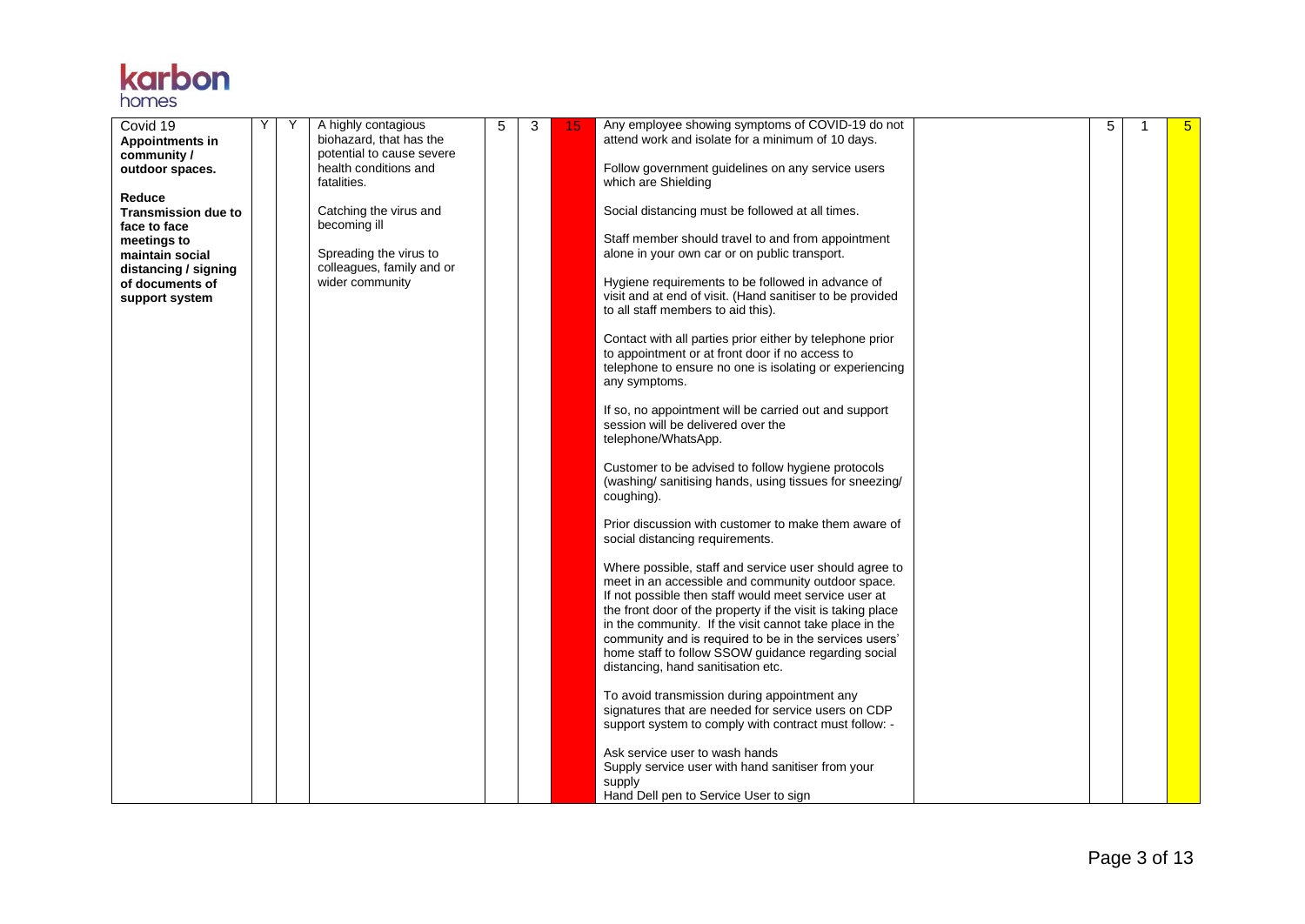

|  | Supply service user hand sanitiser from your supply<br>Staff to use hand sanitiser and wipe down pen with<br>wipes<br>to sign on system<br>Safe and Well procedure to be following at all times. |  |  |
|--|--------------------------------------------------------------------------------------------------------------------------------------------------------------------------------------------------|--|--|
|  | If used as per PPE matrix, gloves and masks are<br>removed carefully after viewing and bagged in the boot<br>of the car refer to the SSOW                                                        |  |  |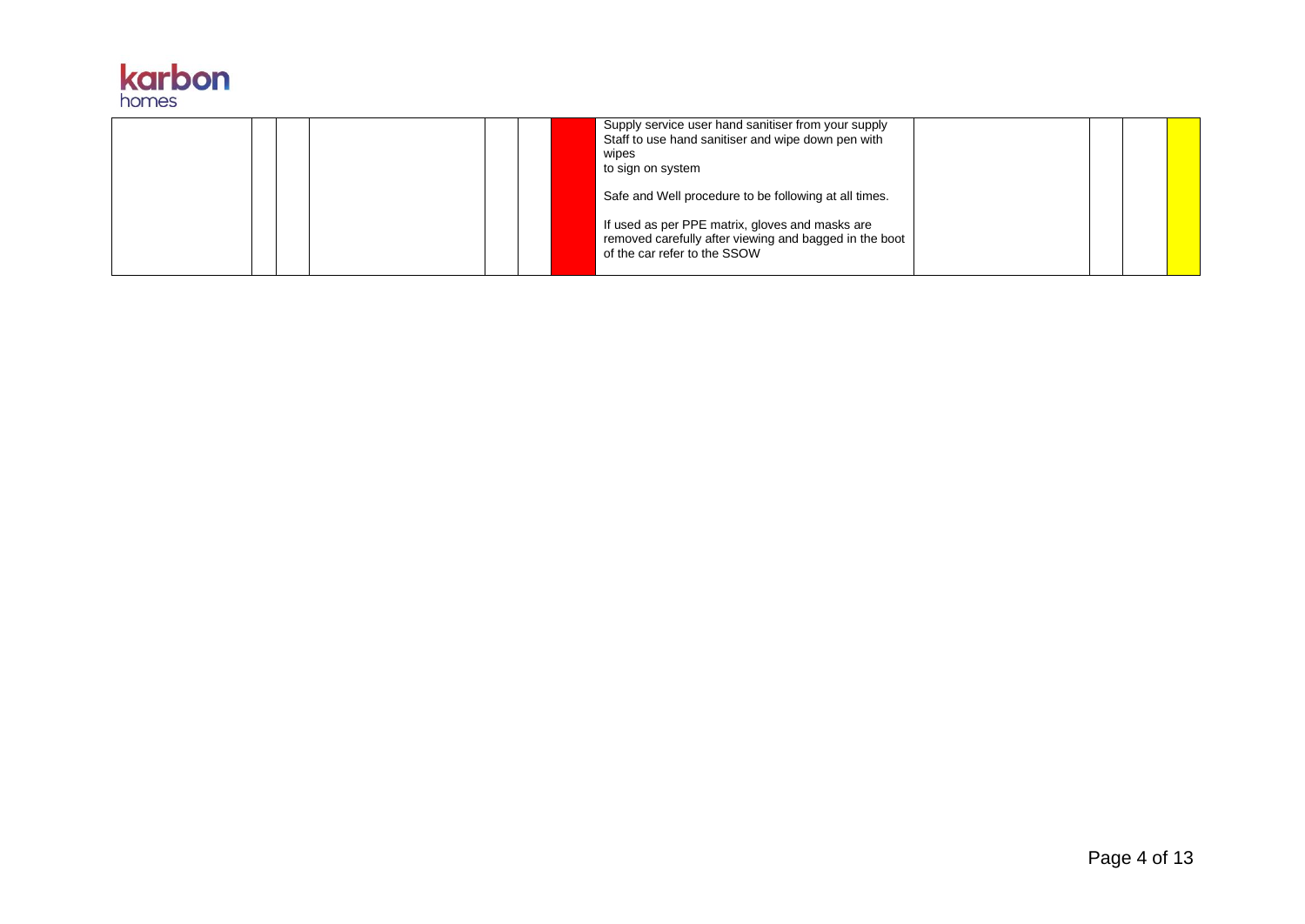

| Covid 19<br><b>Supporting</b>                             |  | A highly contagious<br>biohazard, that has the                            | 5 | 4 | $\overline{0}$ | Any employee showing symptoms of COVID-19 do not<br>attend work and isolate for a minimum of 10 days.                                                                               | 5 | $\mathbf{1}$ | $5\overline{)}$ |
|-----------------------------------------------------------|--|---------------------------------------------------------------------------|---|---|----------------|-------------------------------------------------------------------------------------------------------------------------------------------------------------------------------------|---|--------------|-----------------|
| <b>Customers to shops</b><br>appointments and<br>reviews. |  | potential to cause severe<br>health conditions and<br>fatalities.         |   |   |                | Follow government guidelines on any service users<br>which are Shielding                                                                                                            |   |              |                 |
| <b>Maintaining social</b><br>distancing                   |  | Catching the virus and                                                    |   |   |                | Social distancing must be followed at all times.                                                                                                                                    |   |              |                 |
|                                                           |  | becoming ill.                                                             |   |   |                | Staff member should travel to and from appointment<br>alone in your own car or on public transport. See<br>below for use of taxis.                                                  |   |              |                 |
|                                                           |  | Spreading<br>the virus to<br>colleagues, family and or<br>wider community |   |   |                | Hygiene requirements to be followed in advance of<br>visit and at end of visit. (Hand sanitiser to be provided<br>to all staff members to aid this). PPE in line with<br>matrix     |   |              |                 |
|                                                           |  |                                                                           |   |   |                | Contact with all parties prior to appointment either by<br>telephone or at front door (if no access to telephone)<br>to ensure no one is isolating or experiencing any<br>symptoms. |   |              |                 |
|                                                           |  |                                                                           |   |   |                | If so, no appointment will be carried out and support<br>session will be delivered over the<br>telephone/WhatsApp.                                                                  |   |              |                 |
|                                                           |  |                                                                           |   |   |                | Customer to be advised to follow hygiene protocols<br>(washing/sanitising hands, using tissues for sneezing/<br>coughing).                                                          |   |              |                 |
|                                                           |  |                                                                           |   |   |                | Prior discussion with customer to make them aware of<br>social distancing requirements.                                                                                             |   |              |                 |
|                                                           |  |                                                                           |   |   |                | Where possible for shopping support service user to<br>do shopping list over the telephone prior to support<br>visit.                                                               |   |              |                 |
|                                                           |  |                                                                           |   |   |                | Prior arrangements made to meet service users at<br>their homes and walk to shops / appointment where<br>possible.                                                                  |   |              |                 |
|                                                           |  |                                                                           |   |   |                | Where possible for shopping /appointment, service<br>users going into shop alone and staff wait outside to<br>support back to their home.                                           |   |              |                 |
|                                                           |  |                                                                           |   |   |                | If you support your service user with shopping, ensure<br>the service user is pushing the trolley and following                                                                     |   |              |                 |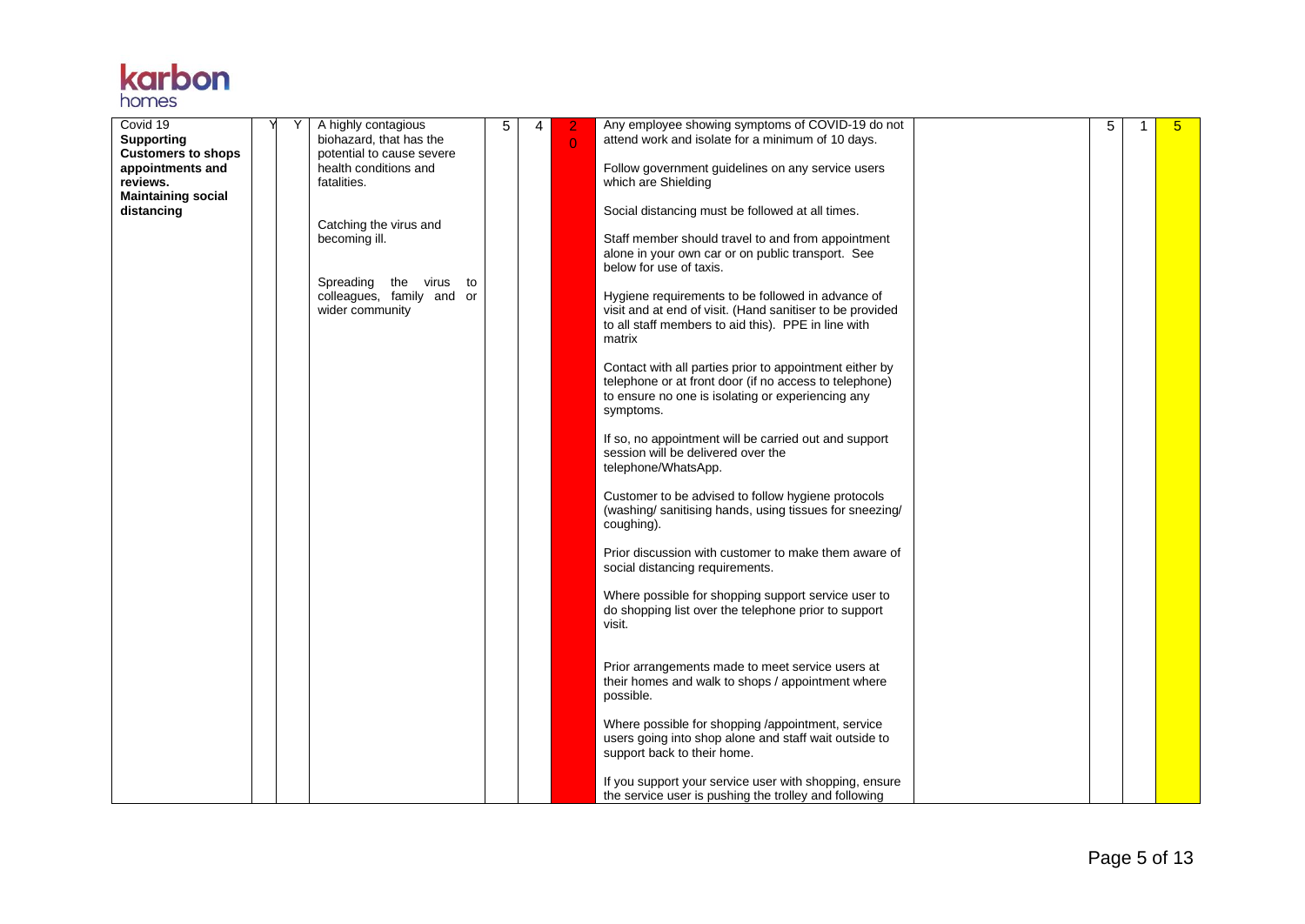

|                                                                         |  |                                                                                                                                                                                                                                         |   |                |                                  | any shops' individual process for cleaning down<br>trolleys/baskets and hand sanitising before entering<br>the shops<br>If service users need staff to be present, then social<br>distancing and shops/appointment procedures put in<br>place by other organisations must be followed.                                                                                                                                                                                                                                                                                                                                                                                                                                                                                                                                                                                                                                                                                                                            |   |                |
|-------------------------------------------------------------------------|--|-----------------------------------------------------------------------------------------------------------------------------------------------------------------------------------------------------------------------------------------|---|----------------|----------------------------------|-------------------------------------------------------------------------------------------------------------------------------------------------------------------------------------------------------------------------------------------------------------------------------------------------------------------------------------------------------------------------------------------------------------------------------------------------------------------------------------------------------------------------------------------------------------------------------------------------------------------------------------------------------------------------------------------------------------------------------------------------------------------------------------------------------------------------------------------------------------------------------------------------------------------------------------------------------------------------------------------------------------------|---|----------------|
| Covid 19<br><b>Travel in Taxis</b><br>to/from essential<br>appointments |  | A highly contagious<br>biohazard, that has the<br>potential to cause severe<br>health conditions and<br>fatalities.<br>Catching the virus and<br>becoming ill<br>Spreading the virus to<br>colleagues, family and or<br>wider community | 5 | $\overline{4}$ | $\overline{2}$<br>$\overline{0}$ | Any employee showing symptoms of COVID-19 do not<br>attend work and isolate for a minimum of 10 days<br>Customer to be advised to follow hygiene protocols<br>(washing/sanitising hands, using tissues for sneezing/<br>coughing).<br>Care plan/support plan needs updating regarding<br>requirements of travel during Covid-19.<br>Prior discussion with customer to make them aware of<br>social distancing requirements and advised that<br>wearing of face covering is mandatory. If service user<br>refuses to wear a face covering, then staff are unable<br>to share a taxi.<br>Where possible a six-seater taxi should be requested,<br>and staff / service user should then not sit together in a<br>six-seater taxi. If this is not possible then they should<br>both sit in the back seats and keep conversation to a<br>minimum while in the taxi. Staff and service user<br>should not sit face to face during the journey.<br>Use of taxis - Only essential travel to appointments at<br>this time. | 5 | 5 <sup>5</sup> |
|                                                                         |  |                                                                                                                                                                                                                                         |   |                |                                  | Mandatory wearing of face covering while in the taxi at<br>all times and should only be removed once outside the<br>taxi.<br>Hand sanitiser to be used once seated in the taxi and<br>also when out of the taxi at the destination.                                                                                                                                                                                                                                                                                                                                                                                                                                                                                                                                                                                                                                                                                                                                                                               |   |                |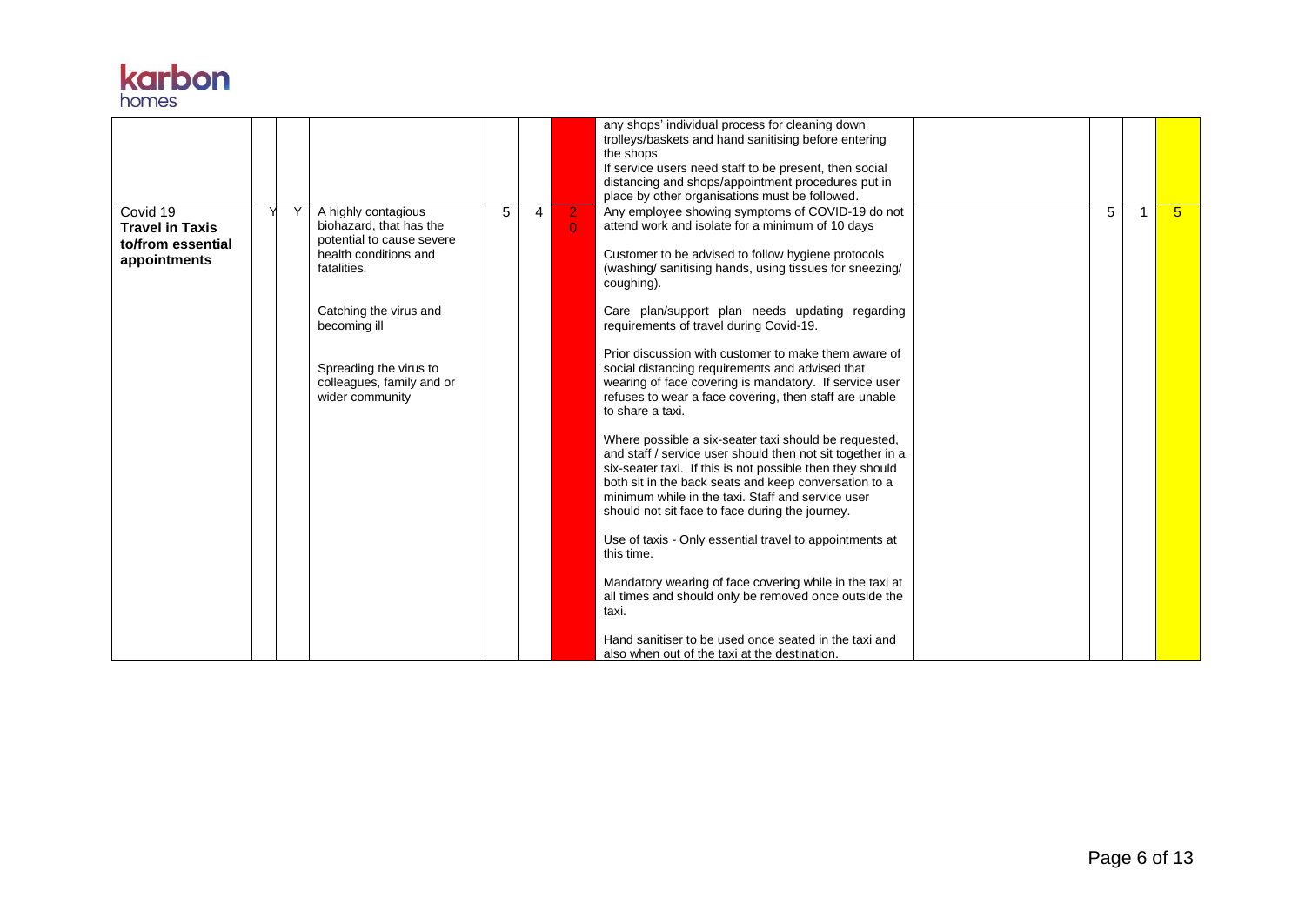

| Covid 19<br><b>External review</b><br>meetings/referrals<br><b>Maintaining social</b><br>distancing |  | A highly contagious<br>biohazard, that has the<br>potential to cause severe<br>health conditions and<br>fatalities. | 5 | $\Omega$ | Use of remote working tools - teams, Skype, Whats<br>App where possible.<br>Guidance states if necessary, participants should<br>attend meetings then social distancing must be<br>maintained throughout.                                                                                       | 5 | 5 |
|-----------------------------------------------------------------------------------------------------|--|---------------------------------------------------------------------------------------------------------------------|---|----------|-------------------------------------------------------------------------------------------------------------------------------------------------------------------------------------------------------------------------------------------------------------------------------------------------|---|---|
|                                                                                                     |  | Catching the virus and<br>becoming ill                                                                              |   |          | Supplies of Hand Sanitiser supplied,<br>Other PPE equipment including wipes and gloves are<br>issued and used in line with PPE matrix.                                                                                                                                                          |   |   |
|                                                                                                     |  | Spreading the virus to<br>colleagues, family and or<br>wider community                                              |   |          | Do not share any tools $-$ pens etc<br>Hold meeting in outdoor spaces or well-ventilated<br>rooms.<br>Staff to ensure organiser of meeting is aware to<br>ventilate the room prior to meeting and to leave all<br>internal doors open to minimise contact with door<br>handles (where possible) |   |   |
|                                                                                                     |  |                                                                                                                     |   |          | Follow guidance of the meeting organiser if meeting<br>held in external offices.<br>Face coverings are required in all indoor situations<br>'where people may come into contact with others<br>they don't usually meet'                                                                         |   |   |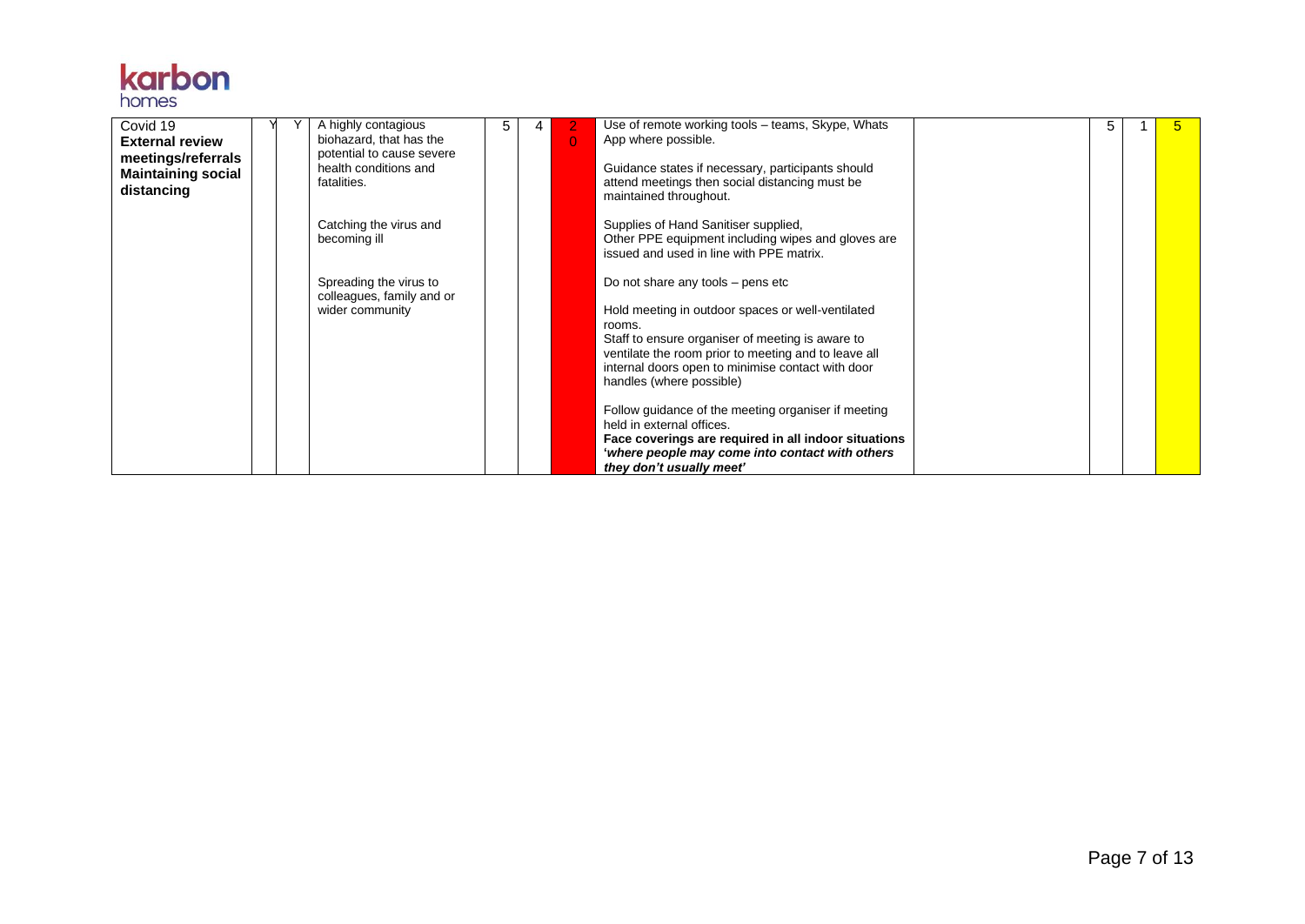

| Visits to service |  | A highly contagious                                  | Any employee showing symptoms of COVID-19 do not                                                                  |  |  |
|-------------------|--|------------------------------------------------------|-------------------------------------------------------------------------------------------------------------------|--|--|
| users' homes      |  | biohazard, that has the<br>potential to cause severe | attend work and isolate for a minimum of 10 days.                                                                 |  |  |
|                   |  | health conditions and                                | Staff member should travel to and from appointment                                                                |  |  |
|                   |  | fatalities.                                          | alone in your own car or on public transport.                                                                     |  |  |
|                   |  |                                                      | Hygiene requirements to be followed in advance of                                                                 |  |  |
|                   |  | Catching the virus and                               | visit and at end of visit. (Hand sanitiser to be provided                                                         |  |  |
|                   |  | becoming ill                                         | to all staff members to aid this).                                                                                |  |  |
|                   |  |                                                      | Contact with all parties prior either by telephone prior                                                          |  |  |
|                   |  | Spreading the virus to<br>colleagues, family and or  | to appointment or at front door if no access to<br>telephone to ensure no one is isolating or experiencing        |  |  |
|                   |  | wider community                                      | any symptoms.                                                                                                     |  |  |
|                   |  |                                                      | If so, no appointment will be carried out and support                                                             |  |  |
|                   |  |                                                      | session will be delivered over the                                                                                |  |  |
|                   |  |                                                      | telephone/WhatsApp.                                                                                               |  |  |
|                   |  |                                                      | Customer to be advised to follow hygiene protocols                                                                |  |  |
|                   |  |                                                      | (washing/sanitising hands, using tissues for sneezing/                                                            |  |  |
|                   |  |                                                      | coughing).                                                                                                        |  |  |
|                   |  |                                                      | Prior discussion with customer to make them aware of                                                              |  |  |
|                   |  |                                                      | social distancing requirements.                                                                                   |  |  |
|                   |  |                                                      | Social distancing to be followed.                                                                                 |  |  |
|                   |  |                                                      | Face coverings are required in all indoor situations                                                              |  |  |
|                   |  |                                                      | "where people may come into contact with others they<br>don't usually meet"                                       |  |  |
|                   |  |                                                      |                                                                                                                   |  |  |
|                   |  |                                                      | If face covering is removed by service user then the                                                              |  |  |
|                   |  |                                                      | member of staff should discuss this and arrange to<br>leave the property and advise that this visit and future    |  |  |
|                   |  |                                                      | visits can only be carried out following the face                                                                 |  |  |
|                   |  |                                                      | covering guidelines.                                                                                              |  |  |
|                   |  |                                                      | This process needs to be carried out when it is not                                                               |  |  |
|                   |  |                                                      | possible for the support session to be delivered in the                                                           |  |  |
|                   |  |                                                      | community.                                                                                                        |  |  |
|                   |  |                                                      | Use the largest room to carry out any necessary face                                                              |  |  |
|                   |  |                                                      | to face contact open windows where possible to allow<br>ventilation. Ask service user to leave all internal doors |  |  |
|                   |  |                                                      | open to minimise contact with door handles.                                                                       |  |  |
|                   |  |                                                      |                                                                                                                   |  |  |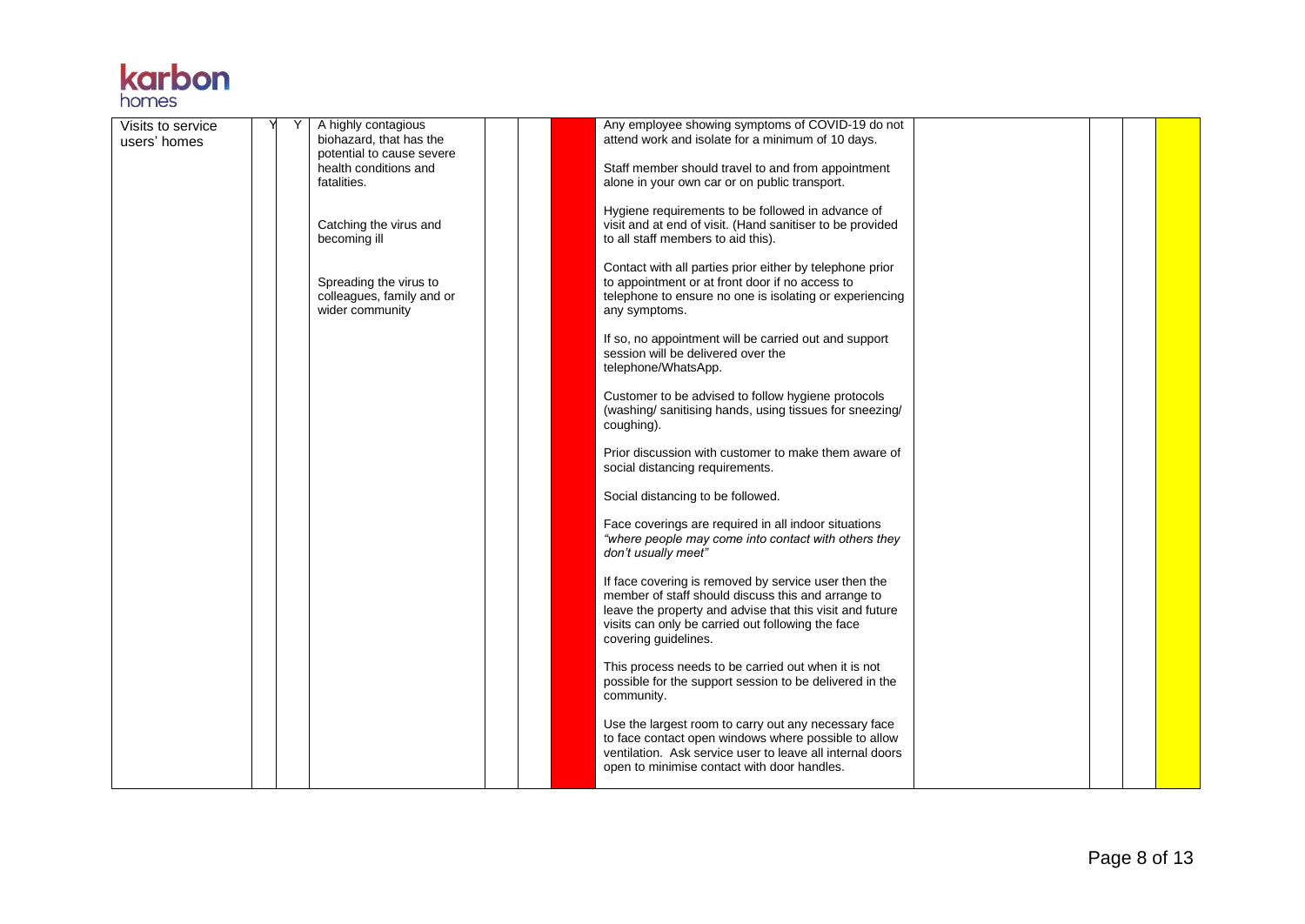

|  |  | Do not consume food and drink that does not belong<br>to you whilst in the property.                                                                                                            |  |  |
|--|--|-------------------------------------------------------------------------------------------------------------------------------------------------------------------------------------------------|--|--|
|  |  | In line with agreed support time it may be necessary to<br>have more visits each week but for a shorter period of<br>time, discussion should take place with your team<br>leader to agree this. |  |  |
|  |  | Safe and Well procedure to be followed at all times.                                                                                                                                            |  |  |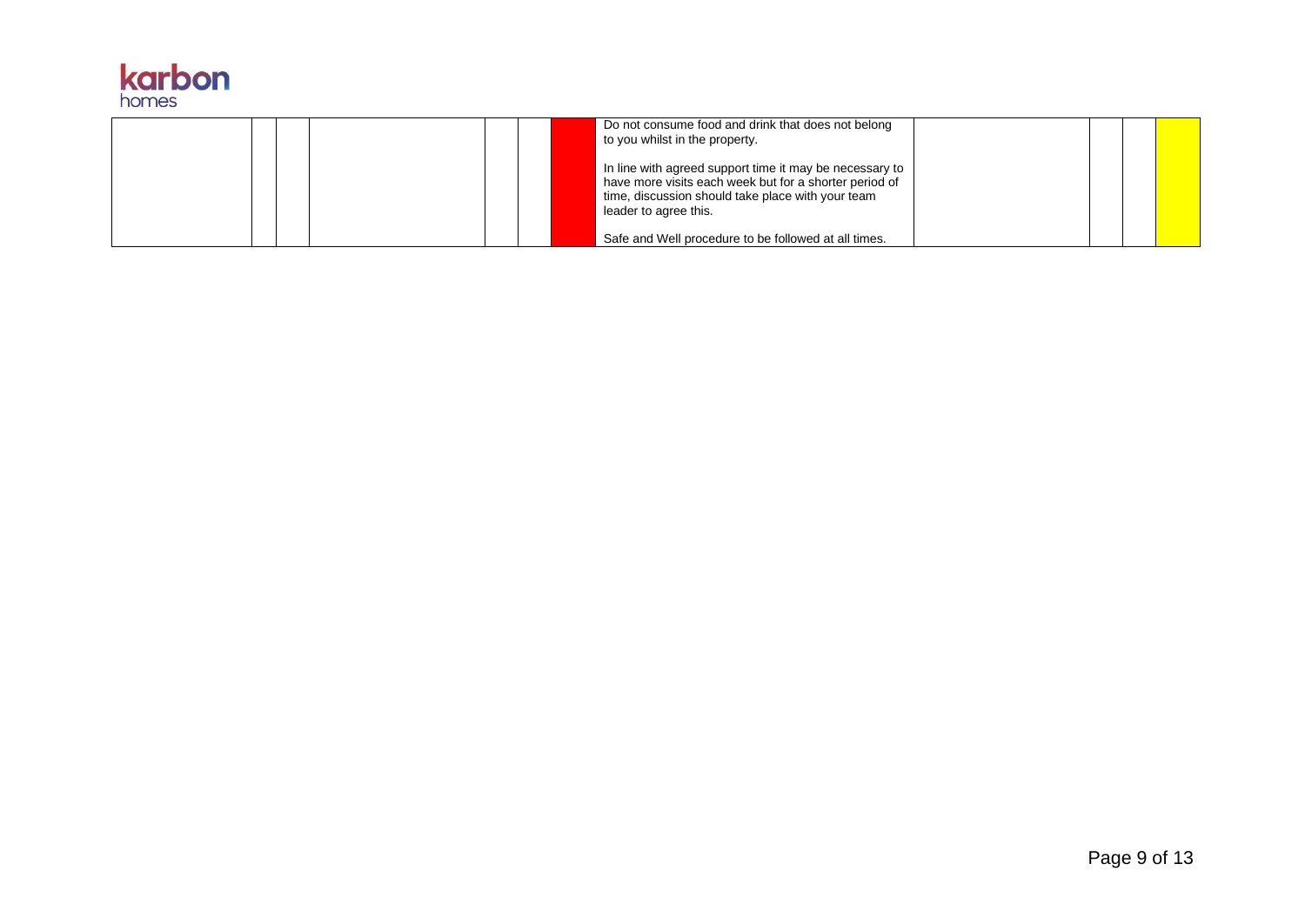

| Covid 19<br><b>Multiple</b><br>occupancy shared<br>houses with<br>several service<br>users living there<br>communal living |  | A highly contagious<br>biohazard, that has the<br>potential to cause severe<br>health conditions and<br>fatalities.<br>Catching the virus and | 5 | 4 | $\overline{0}$ | Any employee showing symptoms of COVID-19 do not<br>attend work and isolate for a minimum of 10 days.<br>Follow government guidelines on any service users<br>which are Shielding<br>Social distancing must be followed at all times.                | 5 | $5\phantom{.0}$ |
|----------------------------------------------------------------------------------------------------------------------------|--|-----------------------------------------------------------------------------------------------------------------------------------------------|---|---|----------------|------------------------------------------------------------------------------------------------------------------------------------------------------------------------------------------------------------------------------------------------------|---|-----------------|
| spaces.                                                                                                                    |  | becoming ill                                                                                                                                  |   |   |                | Staff member should travel to and from appointment<br>alone in your own car or on public transport.                                                                                                                                                  |   |                 |
|                                                                                                                            |  | Spreading the virus to<br>colleagues, family and or<br>wider community                                                                        |   |   |                | Hygiene requirements to be followed in advance of<br>visit and at end of visit. (Hand sanitiser to be provided<br>to all staff members to aid this). PPE in line with<br>matrix                                                                      |   |                 |
|                                                                                                                            |  |                                                                                                                                               |   |   |                | Contact with all parties prior either by telephone prior<br>to appointment or at front door if no access to<br>telephone to ensure no one is isolating or experiencing<br>any symptoms.                                                              |   |                 |
|                                                                                                                            |  |                                                                                                                                               |   |   |                | If so, no appointment will be carried out and support<br>session will be delivered over the<br>telephone/WhatsApp.                                                                                                                                   |   |                 |
|                                                                                                                            |  |                                                                                                                                               |   |   |                | Customer to be advised to follow hygiene protocols<br>(washing/sanitising hands, using tissues for sneezing/<br>coughing).                                                                                                                           |   |                 |
|                                                                                                                            |  |                                                                                                                                               |   |   |                | Where possible washing your hand more often than<br>usual for 20 seconds using soap and hot water,<br>particularly after coughing sneezing and blowing your<br>nose. If handwashing facilities are not accessible, you<br>should use hand sanitiser. |   |                 |
|                                                                                                                            |  |                                                                                                                                               |   |   |                | Properties/buildings with communal living spaces<br>masks to be worn. Social distancing not possible<br>retreat to a larger area to maintain this.                                                                                                   |   |                 |
|                                                                                                                            |  |                                                                                                                                               |   |   |                | Face coverings are required in all indoor situations<br>'where people may come into contact with others<br>they don't usually meet'                                                                                                                  |   |                 |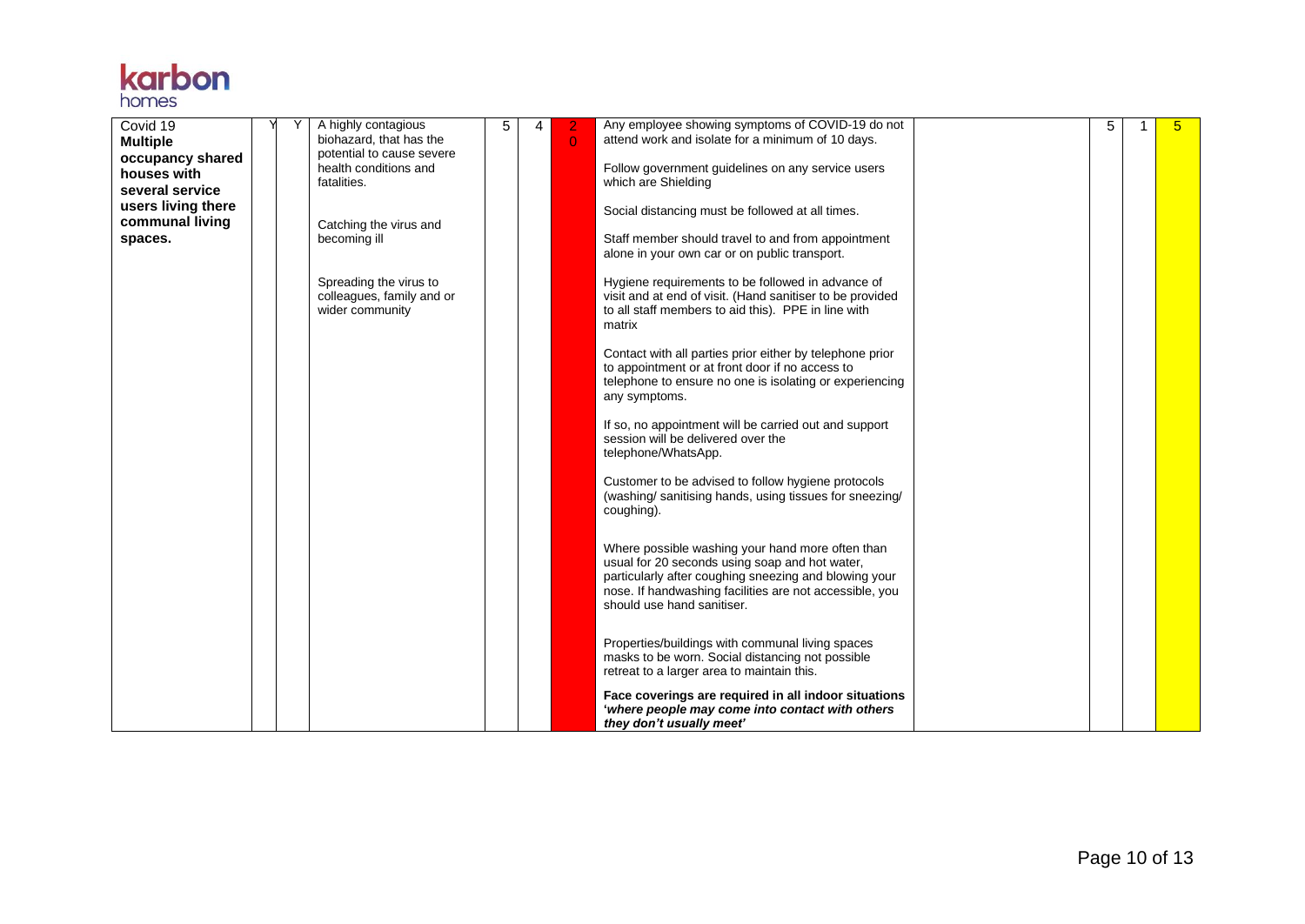

| Covid-19<br><b>Hygiene</b>        |  | A highly contagious<br>biohazard, that has the | 5 | 20 | Any employee showing symptoms of COVID-19 do not<br>attend work and isolate for a minimum of 10 days.            |  |  |
|-----------------------------------|--|------------------------------------------------|---|----|------------------------------------------------------------------------------------------------------------------|--|--|
| Keep good hygiene                 |  | potential to cause severe                      |   |    |                                                                                                                  |  |  |
| throughout the day<br>and between |  | health conditions and<br>fatalities.           |   |    | Social distancing must be followed at all times                                                                  |  |  |
| appointments                      |  |                                                |   |    | Where possible washing your hands more often than                                                                |  |  |
|                                   |  | Catching the virus and                         |   |    | usual for 20 seconds using soap and hot water,                                                                   |  |  |
|                                   |  | becoming ill                                   |   |    | particularly after coughing sneezing and blowing your<br>nose. If handwashing facilities are not accessible, you |  |  |
|                                   |  | Spreading the virus to                         |   |    | should carry hand sanitiser.                                                                                     |  |  |
|                                   |  | colleagues, family and or<br>wider community   |   |    | Supplies of Hand Sanitiser, wipes and Gloves are                                                                 |  |  |
|                                   |  |                                                |   |    | issued and used in line with PPE matrix.                                                                         |  |  |
|                                   |  |                                                |   |    |                                                                                                                  |  |  |
|                                   |  |                                                |   |    | Reducing the spread of germs when coughing or<br>sneezing by cover your mouth and nose with a tissue             |  |  |
|                                   |  |                                                |   |    | or your sleeve, not your hands. Throw the tissue in the                                                          |  |  |
|                                   |  |                                                |   |    | bin immediately, then wash your hands. Avoid<br>touching your face.                                              |  |  |
|                                   |  |                                                |   |    |                                                                                                                  |  |  |
|                                   |  |                                                |   |    | Cleaning regularly touched items and surfaces using<br>your own cleaning products to reduce the risk passing     |  |  |
|                                   |  |                                                |   |    | infection on to other people.                                                                                    |  |  |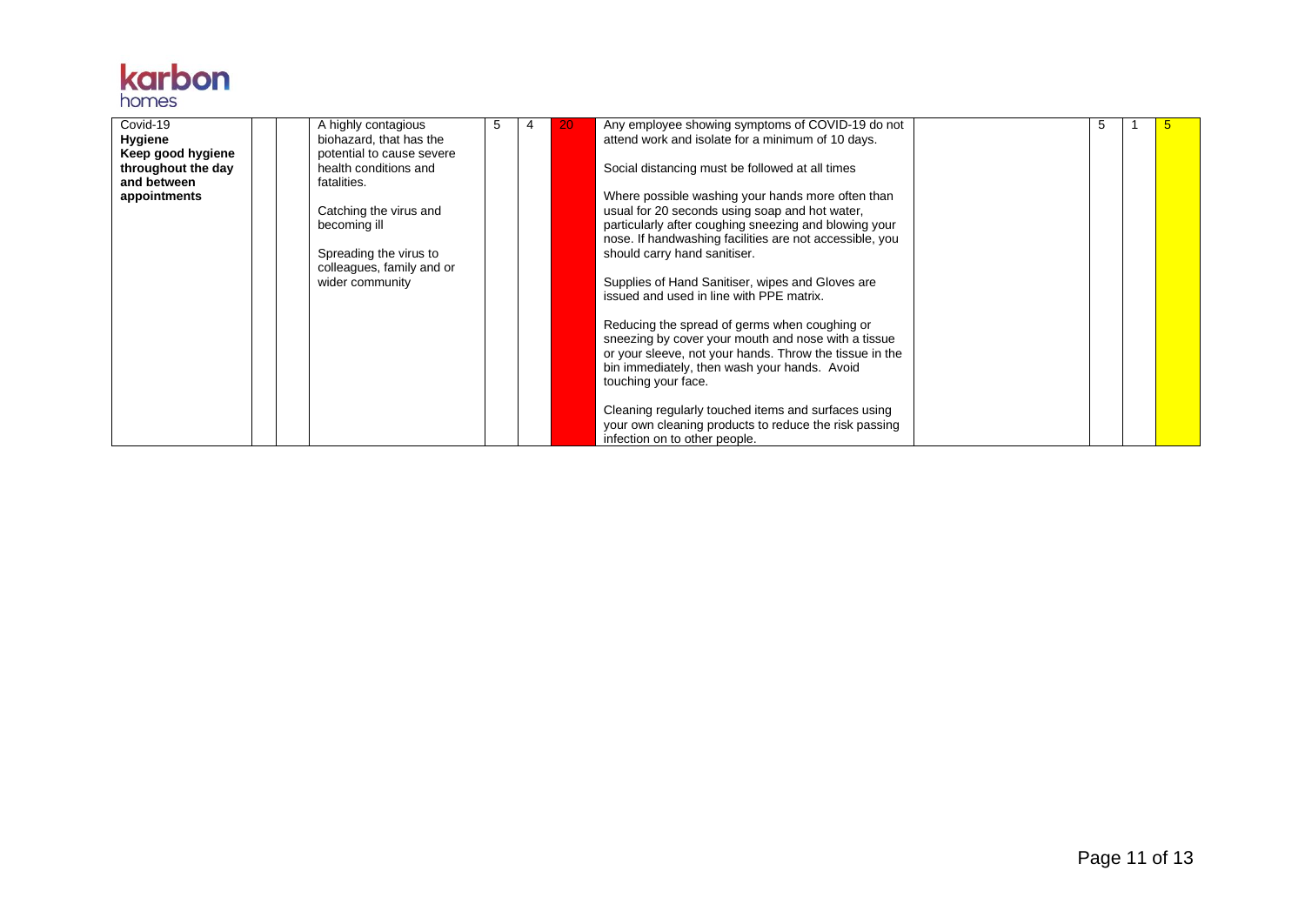

## Managers Risk Assessment Checklist

| <b>No</b>      | <b>Action</b>                                                                       | <b>Check</b><br>frequency | <b>Manager name</b> | <b>Manager</b><br>signed |    |
|----------------|-------------------------------------------------------------------------------------|---------------------------|---------------------|--------------------------|----|
| $\overline{1}$ | Are hand washing / sanitising facilities available?                                 | Once                      |                     |                          |    |
| $\overline{2}$ | Does the layout allow social distancing?                                            | Once                      |                     |                          |    |
| 3              | Does the work allow social distancing?                                              | Once                      |                     |                          |    |
| $\overline{4}$ | Is a new site induction required? (I.e. when different people go into the site or   | Once                      |                     |                          |    |
|                | property)                                                                           |                           |                     |                          |    |
| 5              | Are SSOW in place for Medium to High risk activities?                               | Once                      |                     |                          |    |
| $6\phantom{1}$ | Are contractors RAMS suitable and sufficient?                                       | As required               |                     |                          |    |
| $\overline{7}$ | Have all individuals received, read, understood and confirmed their acceptance of   | Once                      |                     |                          |    |
|                | the RA and any associated SSOW?                                                     |                           |                     |                          |    |
| 8              | Have Trade Unions received and confirmed their acceptance of the RA and any         | Once                      |                     | To                       | be |
|                | associated SSOW?                                                                    |                           |                     | confirmed                | by |
|                |                                                                                     |                           |                     | H&S Mgr.                 |    |
| 9              | Is PPE required (ppe matrix)?                                                       | Once                      |                     |                          |    |
|                | Gloves,                                                                             |                           |                     |                          |    |
|                | Coverall,                                                                           |                           |                     |                          |    |
|                | Apron,                                                                              |                           |                     |                          |    |
|                | Face covering                                                                       |                           |                     |                          |    |
|                | Filtering respirator.                                                               |                           |                     |                          |    |
|                | Face shield / eye protection.                                                       |                           |                     |                          |    |
| 10             | Any other equipment required? E.g. Additional Pens                                  | Once                      |                     |                          |    |
| 10             | Has any additional training and or instruction related to PPE been provided and     | Once                      |                     |                          |    |
|                | recorded?                                                                           |                           |                     |                          |    |
| 11             | Has any additional training and or instruction related to new process been provided | Once                      |                     |                          |    |
|                | and recorded?                                                                       |                           |                     |                          |    |